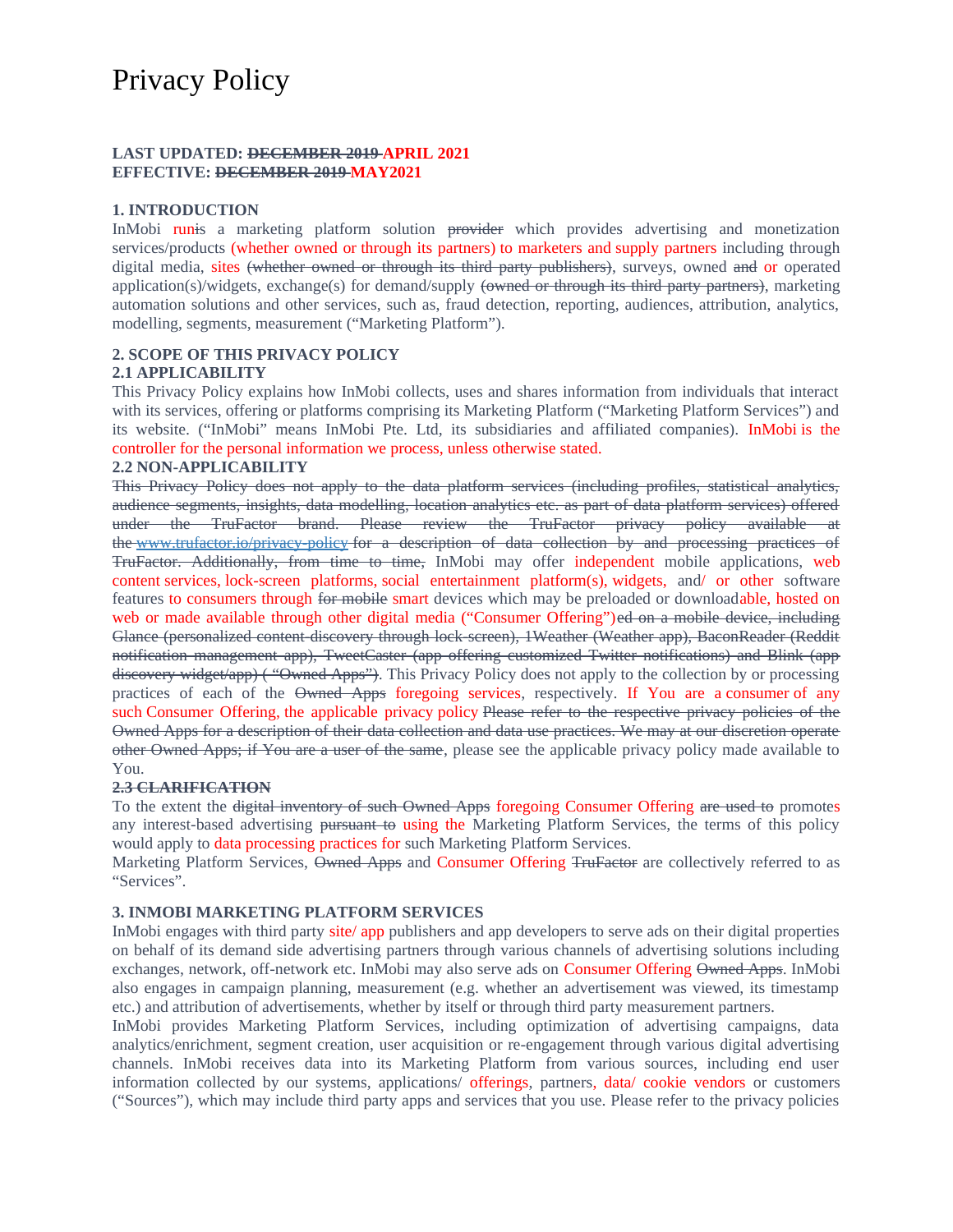of the apps and services you use to understand how those apps and services collect, use and share data from your interactions with them. InMobi is not responsible for how those third-party apps and services collect and use data.

# **4. WHAT PERSONAL INFORMATION DO WE COLLECT?**

When you view an advertisement distributed through InMobi on a site, app or other digital media, we may collect information on your device and your interaction with the advertisement. This information enables us to serve advertisements to you, improve our Services including to recognize your device when you use other sites and applications that have partnered with us. InMobi may also collect information about you when you elect to interact with our surveys or opinion-based applications. Information we may collect includes:

(a) Device identifiers. Device identifiers are alphanumeric strings that are unique to your device. These include:

- iOS devices' Identifier for Advertising (IDFA) and iOS Identifier for vendors (IDFV)
- Google Advertising ID (GAID), or Android ID for Android devices
- Identifier for Advertising on OTT and CTV platforms
- International mobile equipment identity (IMEI), in certain jurisdiction as permitted by applicable law
- Cookie IDs

(b) Location information, including:

- Geo-location or precise location of your device if you have given the app or site permission to collect your location information
- Location information we infer based on data collected through a WiFi identifier that your device is connected to, in accordance with applicable law and provided location access is permitted
- Location information we infer from your device's IP address, provided that we will not infer location from an IP address to a more precise than city-level of accuracy unless you have given the app or site permission to collect your location information

# (c) Network information, including:

- Mobile carrier
- Network provider or ISP
- Network type (e.g., WiFi or cellular)
- IP address
- IDs of WiFi access points to which your device is connected
- Date and time of connection
- (d) Information about apps or sites and our Software Development Kit (SDK), including:
- App or site name or version
- App identifier
- SDK version
- API key identifier

(e) Other information about/on your device, including:

- Device type (e.g., make and model)
- Screen size
- Operating system (e.g., iOS, Android, Windows, Blackberry)
- Mobile browser used (e.g., Chrome, Safari, Firefox)
- Language settings and time zone
- App usage

(f) Advertisement information. We collect information about the ad presented on your device, including:

- The content type of the ad (the advertiser and category, e.g. games, finance, entertainment, news)
- The ad type (e.g. whether the ad is a text, image, video or other format based)
- Where the ad is being served (e.g. the site, digital media or app on which the ad appears)
- Whether you viewed, clicked or otherwise interacted with the ad
- (g) Survey information. We may ask users to voluntarily participate in online surveys. These surveys help brands improve their products and services offered to you. If you fill out a survey, we may collect your device information described above and information you provide, including your:
- Age
- Name
- Email address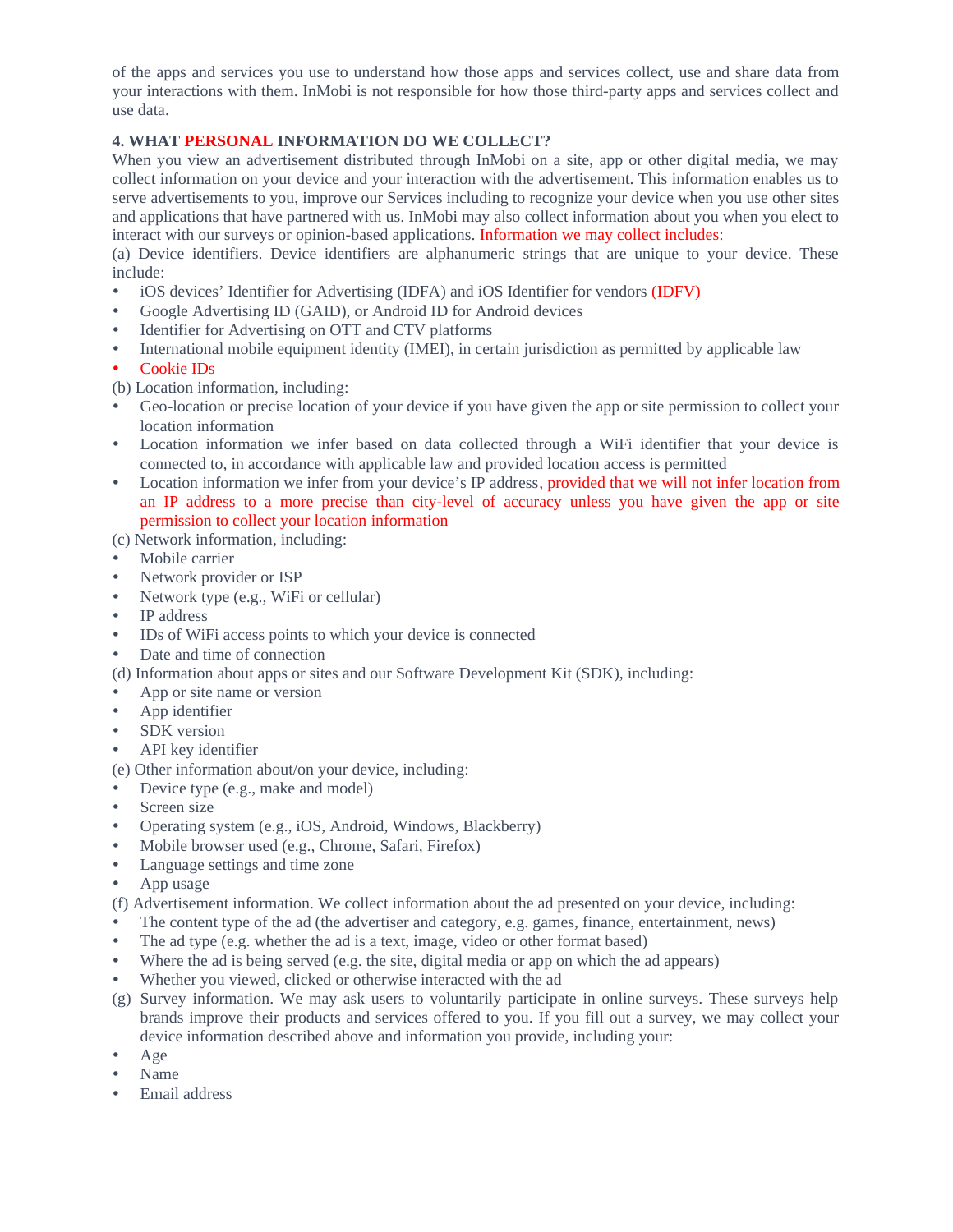- Phone number
- Gender
- Occupation and income range
- Family size and other demographic information
- Preference for brands, modes of travel, and other consumer choices.
- (h) Other marketing information:

In the context of our Marketing Platform Services, our customers, partners or vendors may also disclose to us certain personal or non-personal information they have separately collected about you during your interaction with their apps, sites or services so that we can effectively provide our Services. This may in the context of websites, including mobile websites, include cookies, other technologies, or other aggregated characteristics or other identifiers related to your device to understand your interaction with such site and to serve certain types of ads relevant to your interests. 

These parties serve you cookies in accordance with their own specific privacy/cookie policies and subject to their own applicable legal requirements. We do not use the information they provide to us for any purpose other than as permitted by such third parties or for providing or improving our Services.

We do not collect any sensitive data such as racial or ethnic origin, political opinions, religious or philosophical beliefs, genetic data, biometric data, data concerning health. We may show targeted advertisements to fitness enthusiasts.

## **5. HOW DO WE USE YOUR PERSONAL INFORMATION?**

We use the information that we collect about your device to:

- Display advertisements on your device, which may include interest-based advertising customized to your interests, preferences, locations
- For bidding to serve advertisements and to determine which ads are most effective
- To analyze and provide our demand partners or advertisers reports on the effectiveness of advertisements and campaigns, including across different types of devices based on our determination of devices that are related to the same person. We, or third parties whom we engage to provide this service, may use crossdevice data to provide interest-based advertising services and to deliver tailored ads to users across multiple mobile devices including over the top applications and smart televisions
- To avoid showing you the same ads too many times
- To build custom audience segments to enable our customers and partners better target their advertisements and offers
- To improve our Services and assist our customers and partners in improving their products and services
- To detect, deter and prevent fraud, fraudulent traffic or to protect the security of our systems
- We may process your survey responses and share the response data with the brands who are our customers/marketers

#### **6. WHO DO WE SHARE YOUR INFORMATION WITH?**

InMobi may share the information we collect or receive about you as described in this Policy as follows:

- Publishers and Supply Partners. We may share your information with publishers (the app or site publishers) to help them understand how users interact with their apps and sites and advertisements on their apps and sites
- Demand Partners and Advertisers. We may share your information with demand partners, brands and advertisers who use our Marketing Platform, to allow them to understand the performance of their campaigns; and to help them better target their campaigns, products or offerings
- Marketing Partners. We may share your information with data partners who help us with better understanding your preferences by providing data enrichment, analytics and identification services and measurement companies who help us with attribution and tracking of advertisements distributed through us ("Marketing Partners")
- Service Providers. We may share personal information we collect about you with our third- party service providers. The categories of service providers (processors) to whom we entrust personal information include: IT and related services; fraud detection, information and services; payment processors; customer service providers; and vendors to support the provision of the Services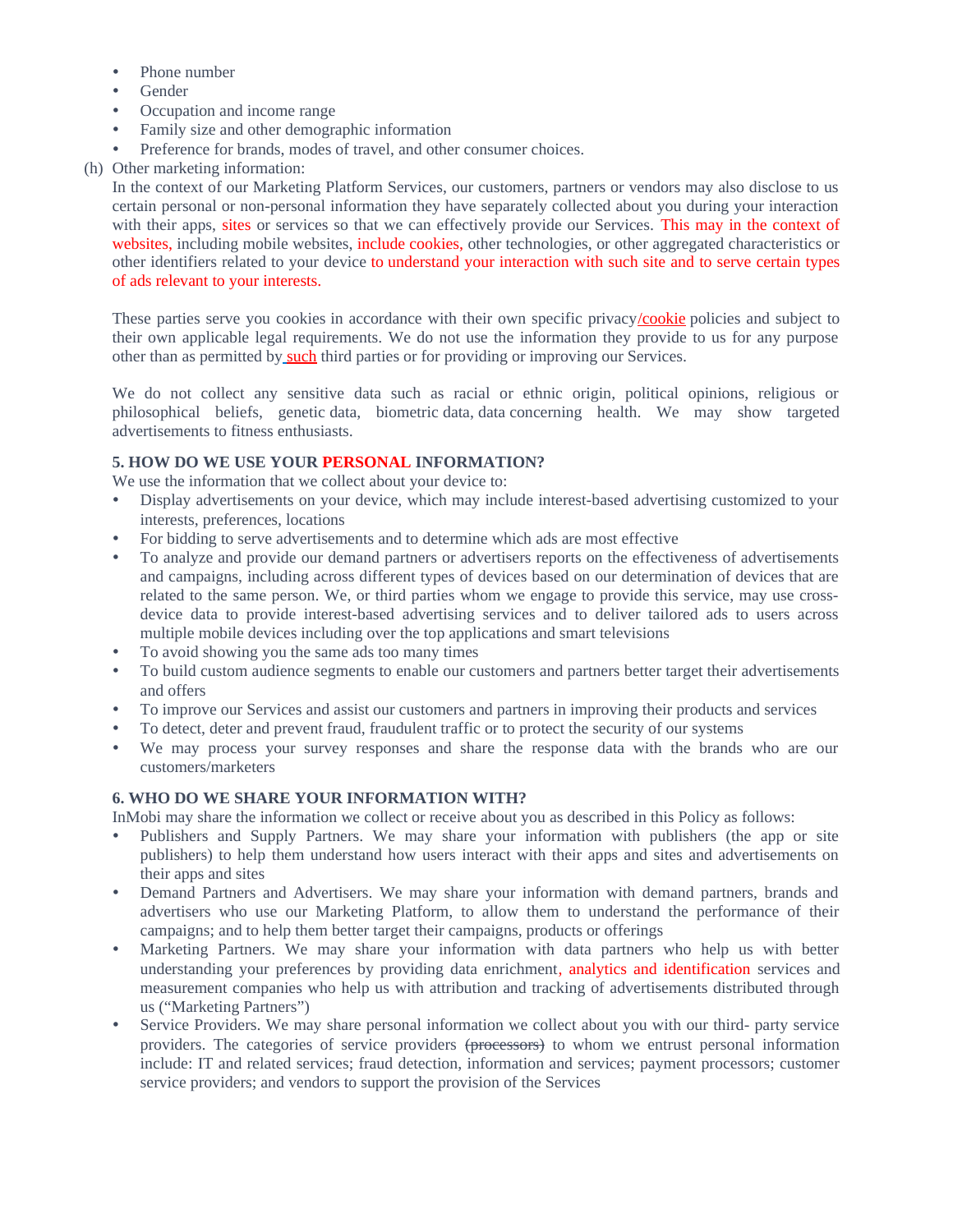- Affiliates. We may share personal information with our affiliates so that the Services of InMobi and/or its Affiliates may be improved and otherwise to serve you and/or our customers better with all our offerings including effective content management
- Disclosures to Protect Us or Others. We may access, preserve, and disclose any information we store associated with you to external parties if we, in good faith, believe doing so is required or appropriate to: comply with law enforcement or national security requests and legal process, such as a court order or subpoena; protect your, our or others' rights, property, or safety; enforce our policies or contracts; collect amounts owed to us; or assist with an investigation or prosecution of suspected or actual illegal activity
- Disclosures in the Event of Merger, Sale, or Other Asset Transfers. If we are involved in a merger, acquisition, financing due diligence, reorganization, bankruptcy, receivership, purchase or sale of assets, or transition of service to another provider, then your information may be sold or transferred as part of such a transaction, as permitted by law and/or contract.
- International Data Transfers. Where applicable, we will protect information through other legally valid methods, including international data transfer agreements. You agree that all information processed by us may be transferred, processed, and stored anywhere in the world, including but not limited to, the United States or other countries, which may have data protection laws that are different from the laws where you live. We have taken appropriate safeguards to require that your personal information will remain protected and require our third-party service providers and partners to have appropriate safeguards as well. Further details can be provided upon request.

#### **7. HOW DO WE KEEP PERSONAL INFORMATION SECURE?**

InMobi uses reasonable technical and organizational measures to protect the information it collects about you in compliance with its legal and privacy requirements and contractual obligations. We also seek appropriate contractual protection from our partners regarding their collection, use or treatment of user data. Unfortunately, no system is 100% secure, and we cannot ensure or warrant the security of any information you provide to us. To the fullest extent permitted by applicable law, we do not accept liability for unauthorized disclosure.

By using our Services or providing personal information to us, you agree that we may communicate with you electronically regarding security, privacy, and administrative issues relating to your use of our Services. If we learn of a security system's breach, we may attempt to notify you electronically by posting a notice on our Services, by mail or by sending an email to you.

# **8. HOW LONG DO WE KEEP YOUR INFORMATION?**

InMobi retains information collected in the context of our Marketing Platform for a period of up to thirteen (13) months, unless otherwise required by law or applicable contract.

InMobi may retain the information it obtains about you as per the instructions of its customers or partners who provide such information or as required to fulfil our contractual obligations. In case any information is provided by you in participation of a survey or opinion-based application by InMobi, we will only retain your personal data or personal information for as long as necessary to fulfil the purposes we collected it for.

After the applicable retention period, InMobi may only retain and use your data: (i) in an aggregated or anonymized format; (ii) to comply with its legal obligations; (iii) to resolve disputes and enforce agreements. Please note that the use cases stated in this provision will apply as an exception to your data subject or consumer rights related requests.

# **9. OPTING OUT OF INTEREST BASED ADS**

*Opting out of interest-based advertising:* If you prefer not to receive interest-based advertising from InMobi, you can opt out at any time by going to the InMobi Opt Out page and submitting your device ID or any other listed identifier. If you opt-out of interest-based advertising you will still receive "generic" ads from InMobi.To opt-out of our cross-device ad targeting, you must opt-out on every device browser and device using the appropriate opt-out methods.

*Opting out of surveys:* Each survey that you participate in will provide opt-out instructions, including an option to skip questions, which if elected will ensure that we do not include your device for that survey. Please note that if you opt-out of a survey you may still receive other survey requests. If we reach out to you through marketing communication modes such as emails, you will have the option to unsubscribe from such marketing communications through links provided in such emails.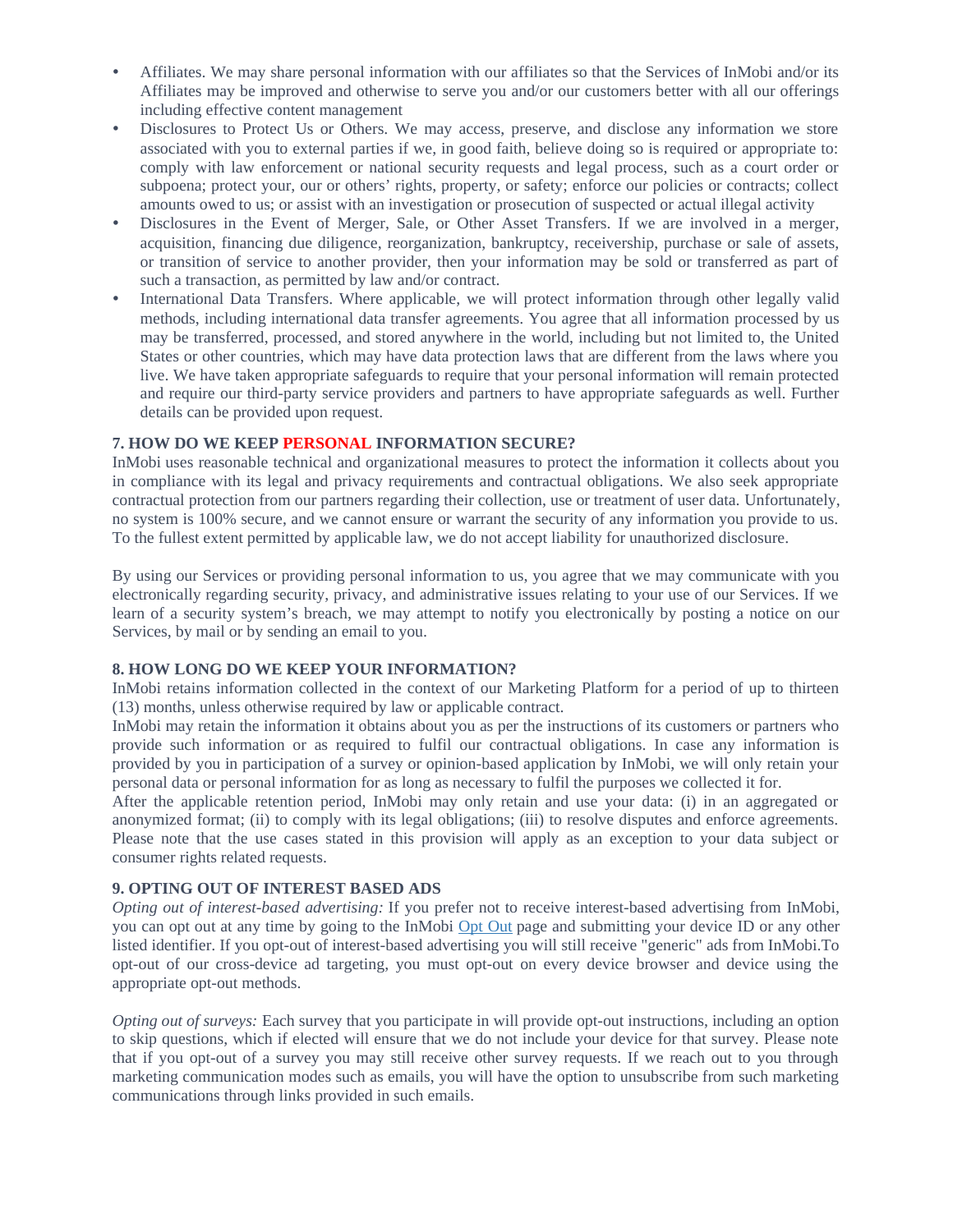*Opting out of Connected TV :* If you opt-out of interest-based ads on your connected TV device, your advertising ID will not be used to build profiles or target you with interest-based ads and it is likely that you will get irrelevant ads which are not tailored to your interest. To disable interest-based ads, please use the Opt-Out on your Connected TV device as shown below.

On your device, visit Operating System (OS) Privacy Settings. Select Limit Ad Tracking (for iOS/tvOS devices), Opt-out of Interest-Based Ads (for Android devices), Limit Ad Tracking (for Roku devices), or similar setting offered by your OS. Please go through your device manufacturer's privacy policy for more information.

You may also opt out of interest-based advertising via NAI. Please visit Mobile Choices | NAI: Network Advertising Initiative for opting out of interest-based ad on mobile devices and Internet Connected TV Choices | NAI: Network Advertising Initiative on TV.

## **10. PRIVACY RIGHTS**

InMobi provides consumers with data subject or consumer rights as and when and to the extent required under such applicable laws.

*General Data Protection Regulation (GDPR) :*If you are an EEA data subject, kindly refer our EEA Privacy Policy https://www.inmobi.com/privacy-policy-for-eea/ to see your data subject rights under GDPR

*California*: The California Consumer Privacy Act of 2018 ("CCPA") provides California residents with the right to know what categories of personal information InMobi has collected about them and whether InMobi disclosed that personal information for a business purpose (e.g., to a service provider) in the preceding 12 months. The categories of sources from which we collect personal information and our business and commercial purposes for using personal information are set forth in "4. WHAT INFORMATION DO WE COLLECT?" and "5. HOW DO WE USE YOUR INFORMATION?" above, respectively. The categories of third parties with whom we may share your information are listed in "6. WHO DO WE SHARE YOUR INFORMATION WITH?" above.

California residents have the right to opt out of the "sale" of their personal information. Under the CCPA, "sale" is defined broadly and includes the transfer of personal information by a business to a third party for valuable consideration (even if there is no exchange of money). InMobi may be deemed to be "selling" personal information. The categories of personal information we have "sold" and the categories of third parties we have "sold" personal information to in the preceding twelve months are listed in "6. WHO DO WE SHARE YOUR INFORMATION WITH?" above.

Residents of the State of California (in the United States) have the following additional privacy rights:

- You have a right to exercise certain consumer rights such as request to know/ disclose/ access/ delete your data, collected in the last 12 months, by writing to us  $\frac{\text{privacy}}{\text{plimobi.com}}$ .
- You have the right to opt out of selling of your data by clicking on the following link: Do not sell my data.

**Non-Discrimination**. California residents have the right not to receive discriminatory treatment by us for the exercise of their rights conferred by the CCPA.

**Authorized Agent**. Only you, or someone legally authorized to act on your behalf, may make a verifiable consumer request related to your personal information. You may also make a verifiable consumer request on behalf of your minor child. To designate an authorized agent, please contact us as set forth in "17. CONTACT US" below and provide written authorization signed by you and your designated agent.

**Verification**. To protect your privacy, we will take steps the following steps to verify your identity before fulfilling your request. When you make a request, we will ask you to provide sufficient information that allows us to reasonably verify you are the person about whom we collected personal information or an authorized representative, which may include information about your device.

*Nevada.* If you are a resident of Nevada, you have the right to opt-out of the sale of certain Personal Information to third parties who intend to license or sell that Personal Information. You can exercise this right by writing to us at [privacy@inmobi.com](mailto:privacy@inmobi.com) with the subject line "Nevada Do Not Sell Request" and providing us with your name and the email address associated with your account.

The privacy laws of your country may grant you the following additional privacy rights relating to their personal information: right to access, request correction, request deletion/anonymization/blocking,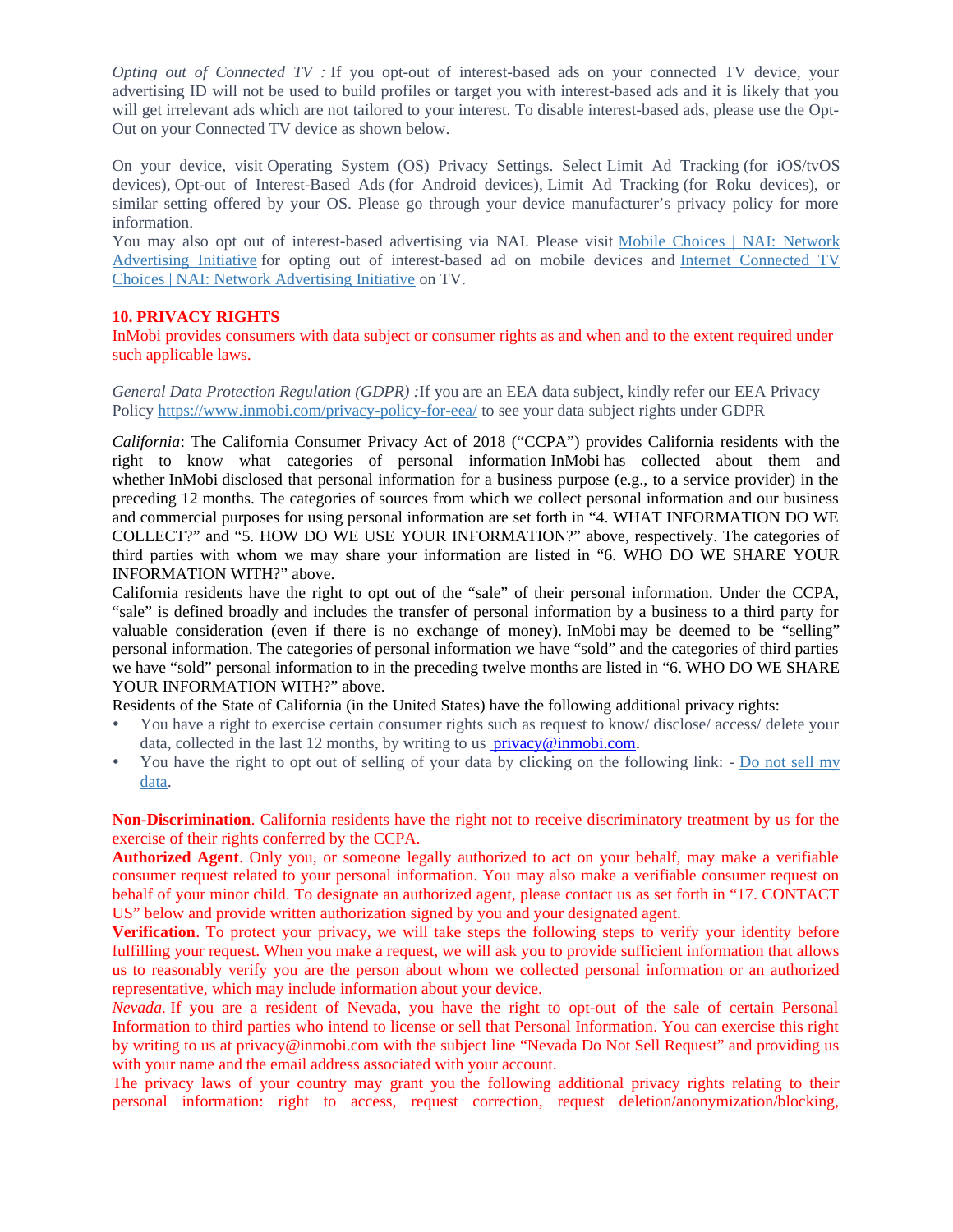restrict/object to processing, withdraw your consent, request data portability, be informed about third parties with whom your data has been shared, and request review of decisions taken exclusively based on automated processing. To exercise these rights, please write to us at [privacy@inmobi.com.](mailto:privacy@inmobi.com)

#### **11. INTERNATIONAL TRANSFERS**

InMobi may share your information with clients, customers, partners, affiliates and other third parties described above who are based in countries outside of your country of residence (for example, if you are an EEA resident, we may share your information with our non-EEA clients or affiliates), subject to any contractual or legal requirements. You agree that all information processed by us may be transferred, processed, and stored anywhere in the world.

While some countries may not have data protection laws that are equivalent to those of the country in which you reside, we will take reasonable measures to protect your information in accordance with this Privacy Policy.

#### **12. LEAD GENERATION CAMPAIGNS**

InMobi may offer form-based advertising solutions to marketers that include the collection of voluntary information from you as part of an advertisement that contains a questionnaire. Such information may consist of personal information/personal data, non-personal information or data, or both. All the information that you voluntarily provide in response to such form or questionnaire is typically forwarded directly to the relevant marketer's servers or their landing page and in such cases will be governed by such marketer's privacy policies in place at the time of transfer.

In the event any personal information or personal data is directly processed by InMobi, you acknowledge that InMobi may be required to store such information for the period during which it continues to manage the applicable lead-generation campaign for its marketer on whose behalf the information is collected. This information may be temporarily stored by InMobi solely for running such form-based campaigns and will be used only for the purpose of optimization of such campaigns, subject to applicable legal/privacy and contractual requirements. InMobi has implemented internal safeguards to protect the temporary storage of this information and uses reasonable technical and organizational measures to protect the same. InMobi has mechanisms to delete or anonymize any personal information or personal data after the said campaign is concluded or within a period thirty (30) days from the same. Pursuant to the conclusion of the applicable campaign, InMobi may retain and use your Information only to the extent necessary for it to create reports for its client, comply with its legal obligations, resolve disputes and enforce agreements and no other purpose. Any non-personal information or data submitted by you may be used for improving our Services.

If you have any questions about InMobi lead generation campaigns, please contact us at: privacy@inmobi.com. InMobi will refer any enquiries or complaints to the relevant marketer responsible for the processing of data provided as part of lead generation campaigns.

#### **13. COOKIES**

We use cookies and beacons to help us collect some of the information we have described above. This may be done when you interact with us or our third-party partners who enable InMobi to collect data related to your interaction with their apps or sites for the purpose of serving relevant Ads to you and/or improve our services. We may also use cookies to provide website functionality and advertising to you, and to save you having to provide the information you have already given us on subsequent visits to our site.

For more detailed information about the technologies we use and your ability to control those cookies, please visit our cookie policy. We recommend that you review the privacy policies of the third-party apps, services or sites that you directly interact with to learn how those third parties use cookies.

#### **14. PRIVACY OF CHILDREN**

InMobi complies with the age-gating requirements under applicable privacy laws such as Children's Online Privacy Protection Act (COPPA) and California Consumer Privacy Act (CCPA) the U.S. and GDPR in EEA and does not knowingly collect personal information or personal data about users of sites or apps directed to children. Please also visit our COPPA policy.

## **15. OTHER WEBSITES**

Our website and the ads we service may contain links to other websites. You should be aware that we are not responsible for the privacy practices of such other websites as those may have different privacy policies and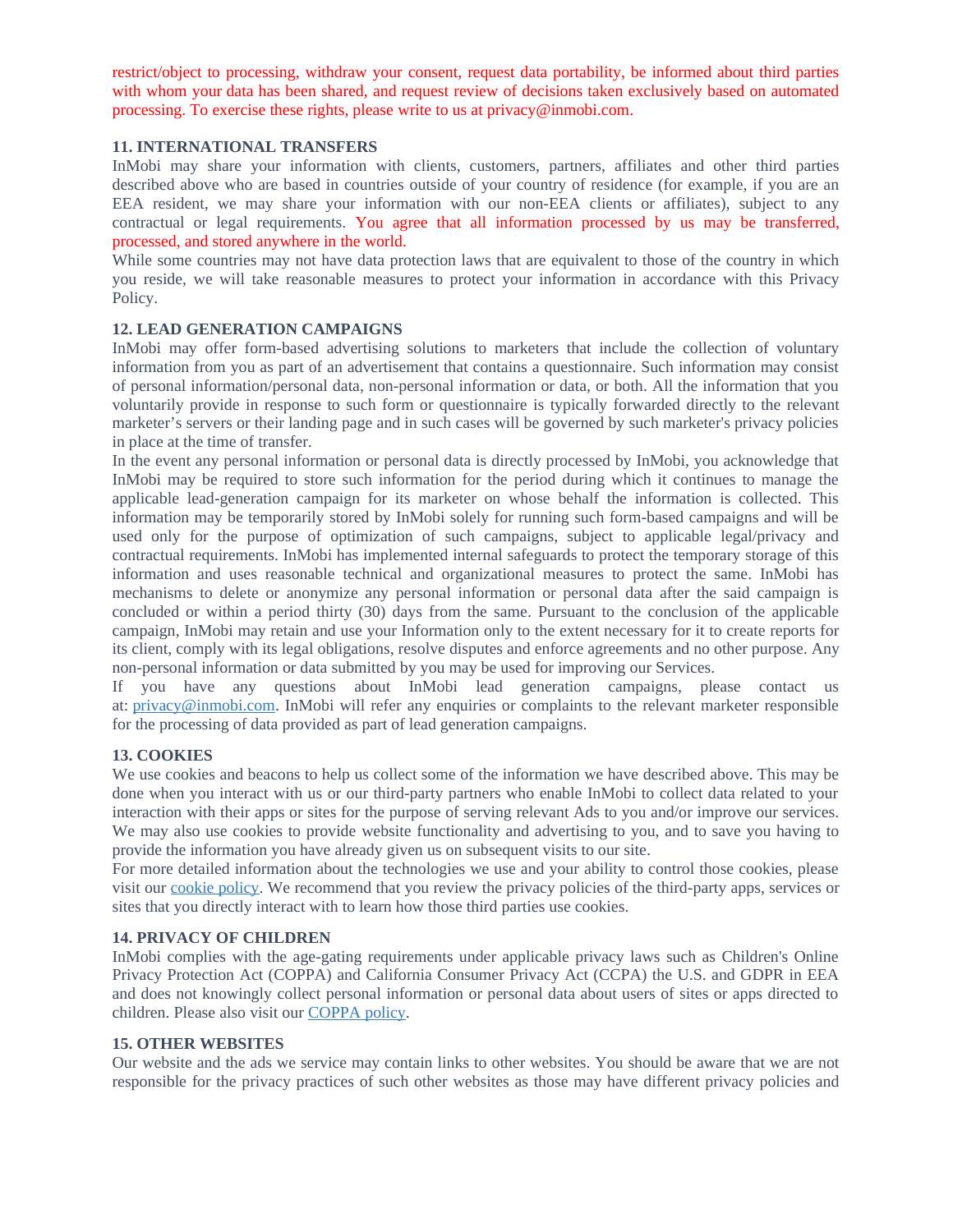terms of use and are not associated with us. You agree that we cannot control these links and we shall not be responsible for any use of such websites.

## **16.CHANGES TO THIS PRIVACY POLICY**

We may amend this Privacy Policy at any time. The amended Privacy Policy will be displayed on our site. If we make any material changes, we will notify you by means of a notice on this site prior to the change becoming effective. Please check our Privacy Policy regularly to ensure you have read the latest version.

#### **16.YOUR INTERACTION WITH INMOBI WEBSITE AS A BUSINESS PARTNER 16.1 WHAT INFORMATION DO WE COLLECT?**

If you choose to create an account on the InMobi website to conduct business with us, we collect your username, password, email address, country, and preferred account type when you register.

You may also be redirected to our website by our partners or you may be sharing your data with such partners who may, in turn, provide your data to us (which may consist of your username, password, email address, country etc.) to enable you to engage with us as a business partner. We urge you to refer such partner's privacy policy and terms of any forms provided, separately.

We wish to clarify that, in this context, your information may be used by InMobi to contact you for the only purpose of engaging with InMobi or its affiliates as a business partner. This data is not shared by InMobi with any third parties.

You can also provide us with other optional information, such as your name, picture, postal address, phone number, social network profiles, questionnaire responses, general business information, and other personal, biographical, or demographic info. This optional information is not necessary for you to use the InMobi site or to maintain an account with us, but by sharing this information we can better serve you and improve your overall website experience.

If you provide the name and email address of a friend or colleague, we may use that information to send the individual an invitation to visit or register with our site or become a business partner with us. Please do not share any personal or sensitive information with us if you do not have the right to share the same or if you are not interested in conducting business with us. Kindly note that this Section 16 is solely intended for business communications.

#### **16.2 THE USAGE INFORMATION WE COLLECT**

In addition to the personal information described above, we also collect certain information about your usage of the site. Specifically, our servers collect the following information automatically about your usage of the site:

- 1. the type of web/mobile browser you use (e.g. Internet Explorer, Mozilla Firefox, Google Chrome or another)
- 2. where you navigate within the site (e.g. the pages that you visit within the InMobi site)
- 3. your browsing preferences, such as your screen size, resolution and other viewing preferences
- 4. the links and advertisements that you click on
- 5. information about how you arrived at our site (e.g. whether you were directed to our site by a search engine or another third-party website); or
- 6. information about how you leave our site (e.g. which website you visit immediately after visiting our site)

We may use cookies to help us collect and store this information, as described in more detail in our cookie policy.

#### **16.3 HOW DO WE USE THE INFORMATION WE COLLECT?**

We use the account information and other information you provide to manage your account, communicate with you, conduct business with you (e.g. reporting and payment), personalize the InMobi website, comply with your requests, and inform you about products and services in accordance with your marketing preferences for business purposes.

We use your usage information to analyze our traffic, to figure out how often business partners use parts of the site, to improve the site and generally to make it appealing.

#### **16.4 WHO DO WE SHARE INFORMATION WITH?**

We will share your personal information or personal data only in ways that are described in this Section.

From time to time, we may need to disclose your information to third parties such as to law enforcement authorities or our legal advisers, where it is necessary to comply with the law or regulation; enforce or apply